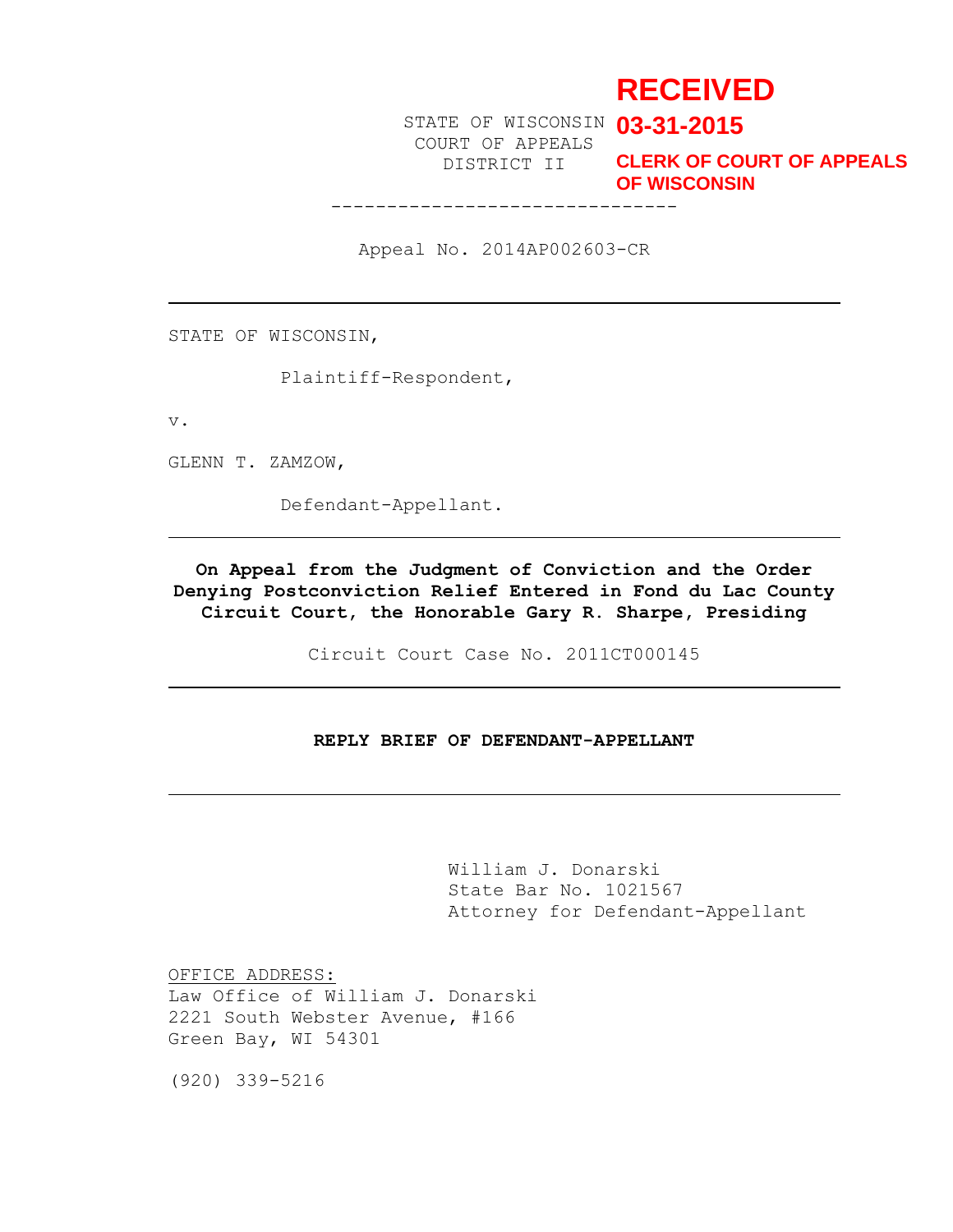# **TABLE OF CONTENT**

|                                                                                                         | $\mathbf{i}$ $\mathbf{i}$ |
|---------------------------------------------------------------------------------------------------------|---------------------------|
|                                                                                                         |                           |
| CONCLUSION $\ldots \ldots \ldots \ldots \ldots \ldots \ldots \ldots \ldots \ldots \ldots \ldots \ldots$ |                           |
|                                                                                                         |                           |
|                                                                                                         |                           |
| CERTIFICATION OF ELECTRONIC FILING  9                                                                   |                           |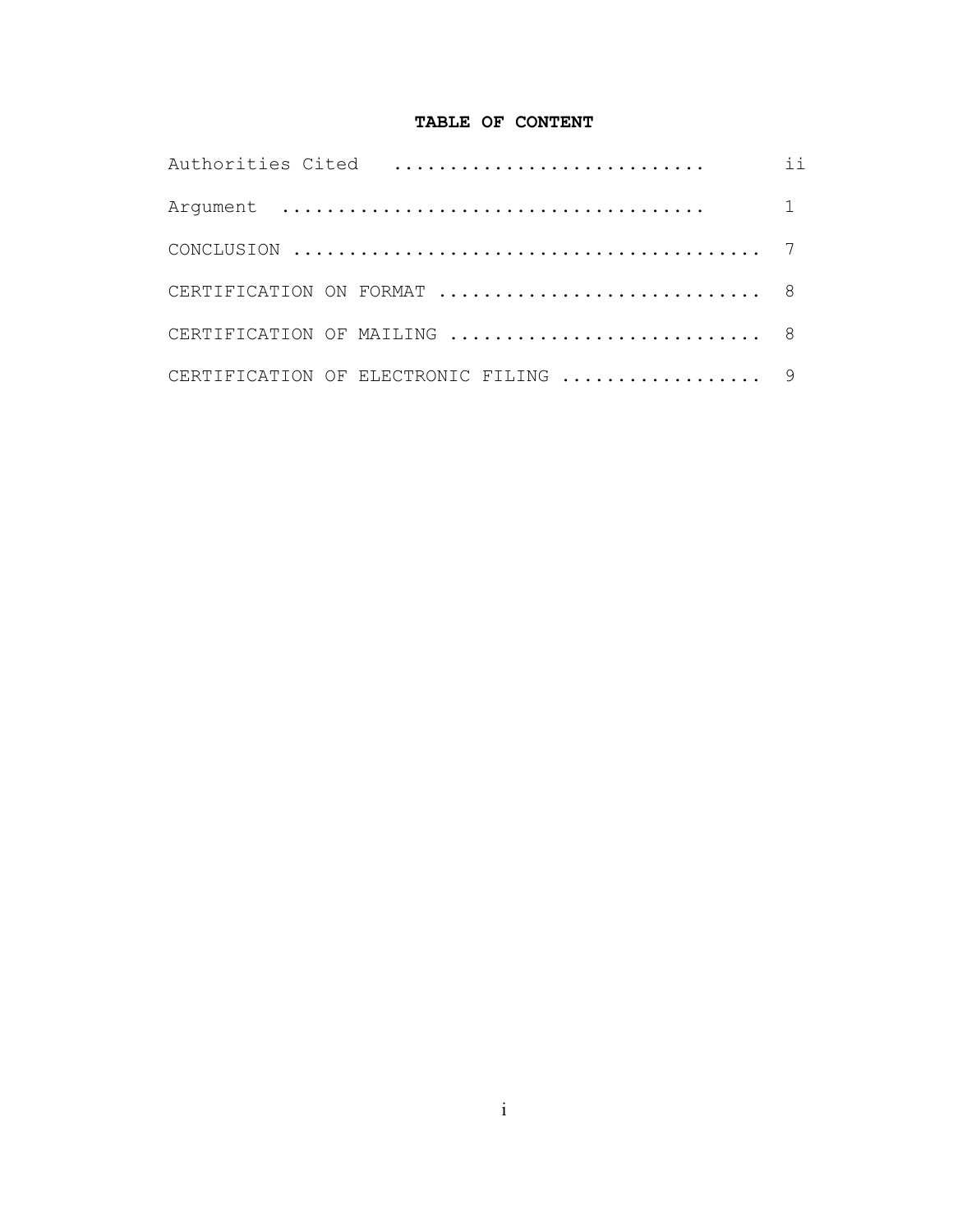# **AUTHORITIES CITES**

## **CASES CITED**

| Crawford v. Washington, 541 U.S. 36 (2004)                                |   | 4                          |
|---------------------------------------------------------------------------|---|----------------------------|
| State v. Frambs, 157 Wis.2d 700,<br>460 N.W.2d 811 (Ct. App. 1990)        |   | $\overline{\mathbf{3}}$    |
| State v. Manuel, 2005 WI 75, 142,<br>281 Wis.2d 554, 697 N.W.2d 811       | . | 4                          |
| State v. Williams, 2001 WI 21, $\P$ 18,<br>241 Wis.2d 631, 623 N.W.2d 106 | . | $\overline{\phantom{0}}^2$ |

# **WISCONSIN STATUES CITED**

| \$901.04(1) |  |  |
|-------------|--|--|
|-------------|--|--|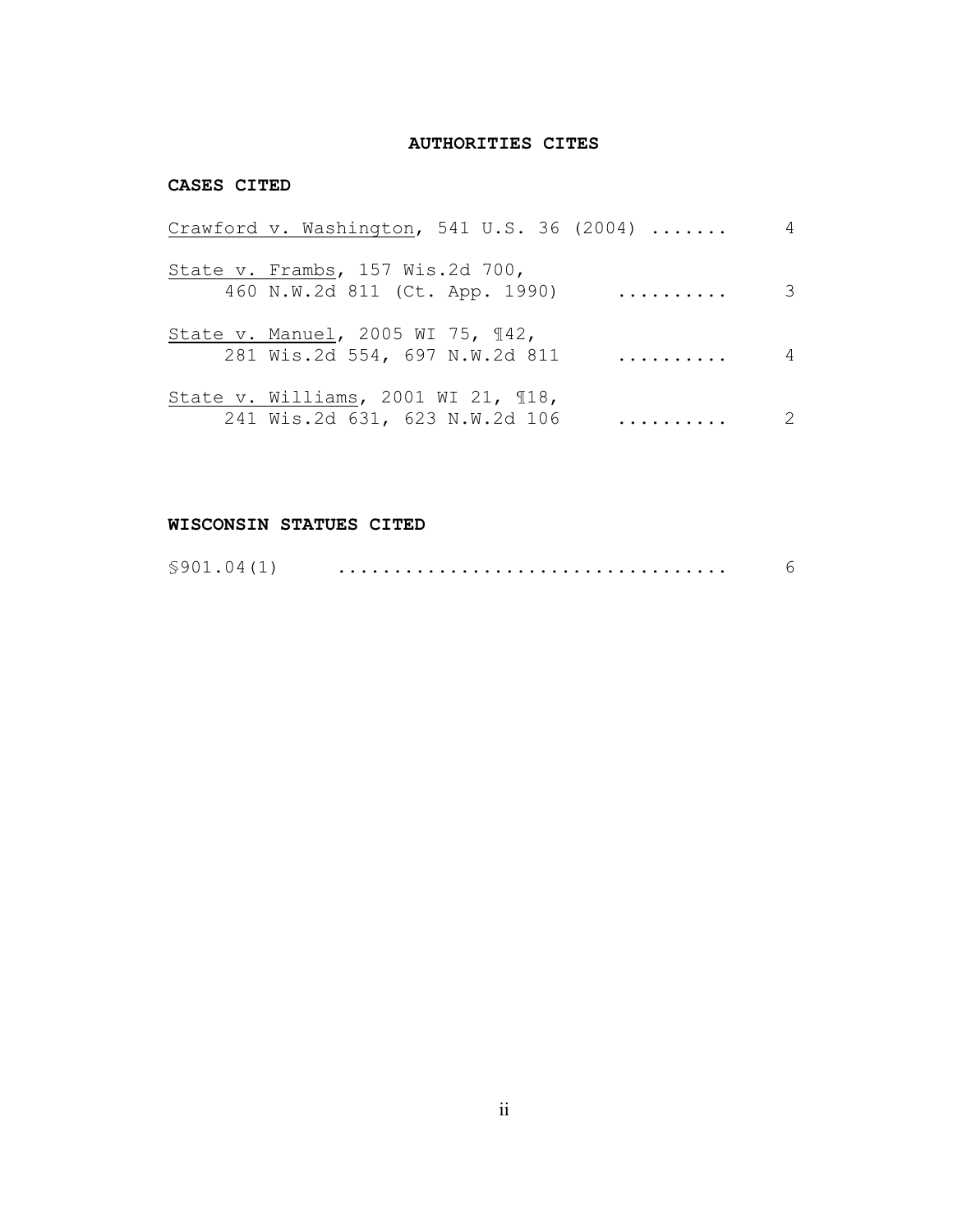#### **ARGUMENT**

The State contends that the statement on the squad video is sufficient as evidence to form the basis for a constitutional fact that reasonable suspicion was present to justify the stop of Zamzow's car. **Brief of Plaintiff-Respondent, page 2-4.** The State contends this, even though the State admits that "the video was not dispositive of the issue as to whether a traffic violation for crossing the center line had occurred." **Brief of Plaintiff-Respondent, page 3.**

The State first argues that "because the statement by Officer Birkholz to Zamzow was nontestimonial, the statement was reliable..." **Brief of Plaintiff-Respondent, page 4.** Whether a statement is testimonial or nontestimonial has no bearing on whether it is reliable or not. The State seems to confuse the issue of reliability with accuracy, and credibility. There is no dispute that Officer Birkholz made the statement. The fact that he made the statement is the sole piece of evidence that the video corroborates. The trial court made the obvious ruling of historical fact that Officer Birkholz made the statement. [80:23-24; App.116-117]

However, that does not automatically translate into the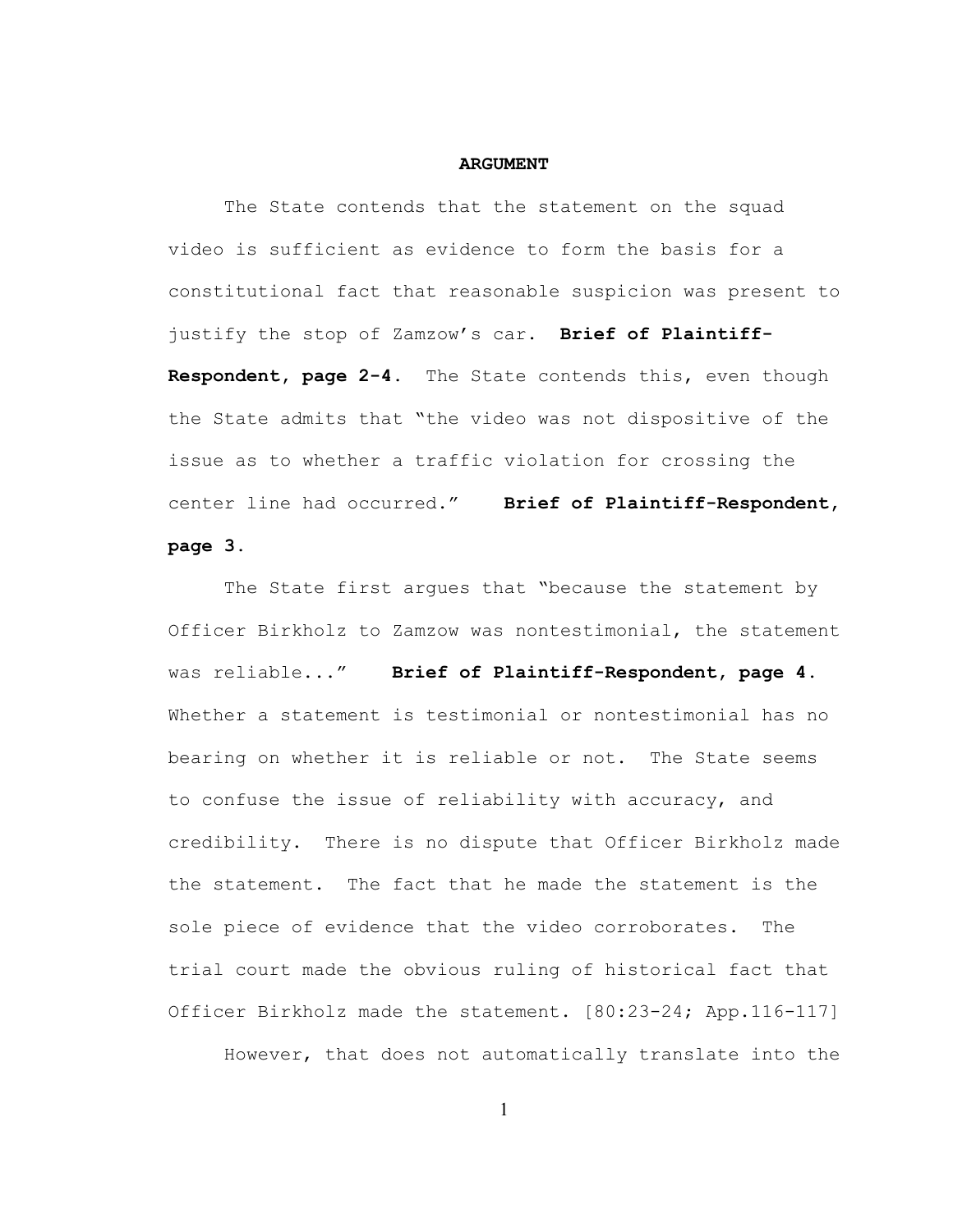conclusion that the constitutional fact of reasonable suspicion exists. Whether reasonable suspicion exists is a question of constitutional fact. State v. Williams, 2001 WI 21, ¶18, 241 Wis.2d 631, 623 N.W.2d 106. Just because Officer Birkholz made the statement does not mean that it is a reliable statement as to the conditions on the road, or as to Zamzow's actual driving. Nor does the fact that the statement exists mean that the statement is credible as to his ability to perceive Zamzow's actual driving. Determining whether reasonable suspicion exists, based upon those historical facts, is a constitutional fact and is determined de novo. Id.

The State also seems to imply that Zamzow is suggesting that Officer Birkholz "falsified" the reason for the traffic stop. **Brief of Plaintiff-Respondent, page 4.** It is not clear from the State's reference to Zamzow's Brief where they get that idea. But, the State seems to imply that any challenge to a police officer's statement is the same as calling them liars and casting aspersions on their honor. **Brief of Plaintiff-Respondent, page 9.** That notion is contrary to the reason that cross-examination is so important in our system of justice.

In this case, where there is no dispute that the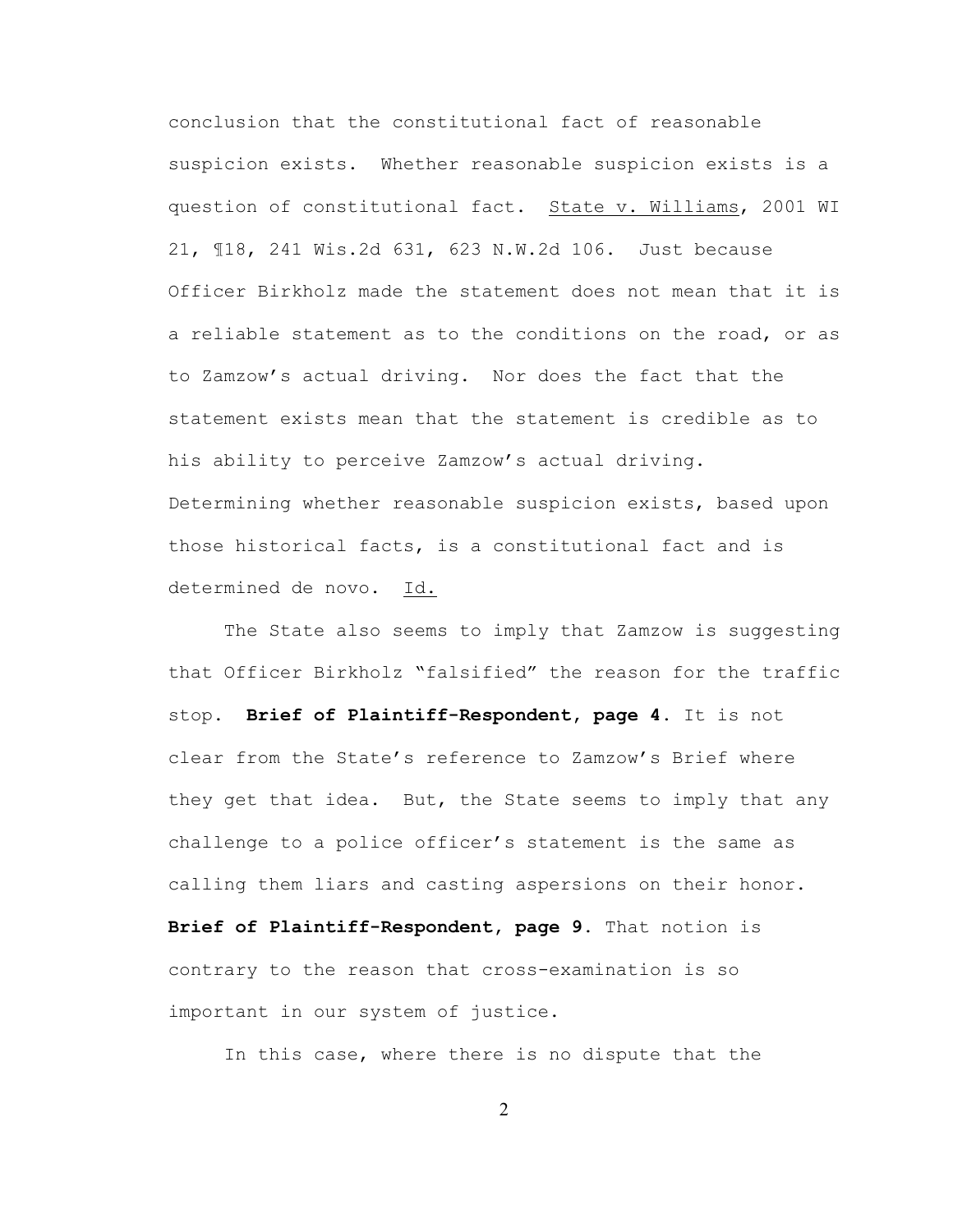statement was made, the importance of cross-examination is to determine if there were any defects in perception. The officer does not have to be a liar, to have thought he saw something that cross-examination shows was impossible for him to see. At one of the many motion hearings in this case, the defense argued that cross-examining Officer Birkholz on his perception is critical to determining the reliability of the statement. It was argued:

> Now when he says..."He crossed the center line," what does that mean? Am I just able, without being able to confront him, meaning he crossed over the line? Did he touch the line? How far was it? How big was it? Was it a violation of the law? I have to be able to go into the amount, the scopes, the measures.

[80:16] There is nothing in that line of questioning that implies the officer was a liar, or that he falsified the reason for the stop. Therefore, any argument by the State that implies such an allegation is misplaced.

The State continues to rely on the case of State v. Frambs, 157 Wis.2d 700, 460 N.W.2d 811 (Ct. App. 1990), for the argument that the confrontation clause is not applicable to a pre-trial motion such as this stop motion. **Brief of Plaintiff-Respondent, page 5-6.** Zamzow does not dispute that this case had not been overruled directly, but does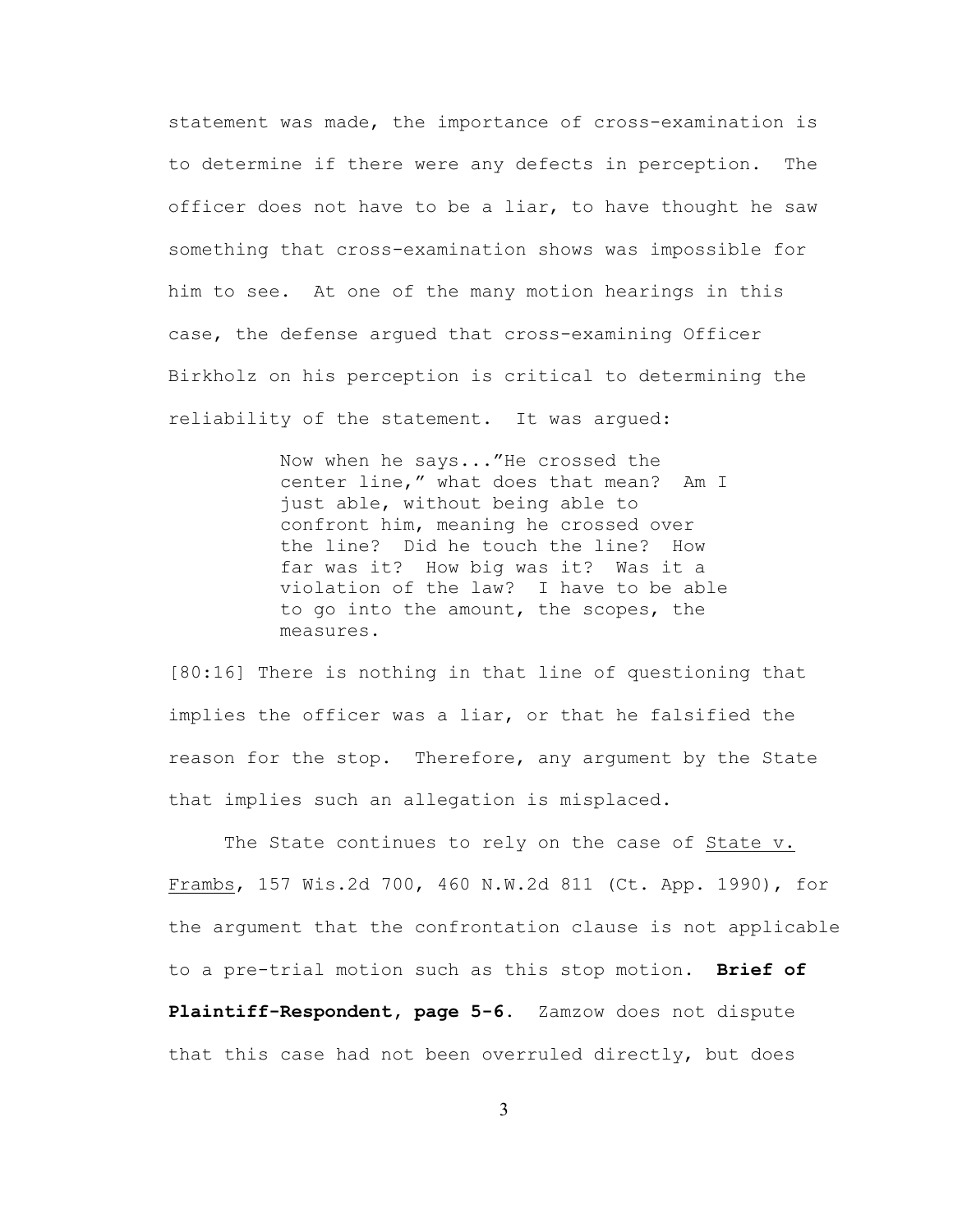argue that the State stretches the holding beyond the constitutional limits and that Crawford v. Washington, 541 U.S. 36 (2004), limits how far the holding can be stretched.

Zamzow acknowledges that the Frambs case allows hearsay to be considered at pre-trial type hearings, but argues that hearsay can not be the sole basis for the finding of a constitutional fact. It is one thing to have hearsay that is corroborated with direct testimony subject to crossexamination. It is something entirely different to allow hearsay to be the sole evidence for a constitutional fact. If that were the case, the court would have no function except to determine if the police officer drafted his report with the proper wording, and there would be no credibility or reliability determination made by the finder of fact.

The State next tries to argue that the recorded statement is nontestimonial, and that the holding in State v. Manuel, 2005 WI 75, ¶42, 281 Wis.2d 554, 697 N.W.2d 811, is over-broad. **Brief of Plaintiff-Respondent, page 6-7.** It is not clear what the State is arguing here, but the proof of the fallacy of their argument is their circular reasoning. The State argues that the single recorded statement at issue in this appeal is non-testimonial, yet that statement is the sole evidence for the finding of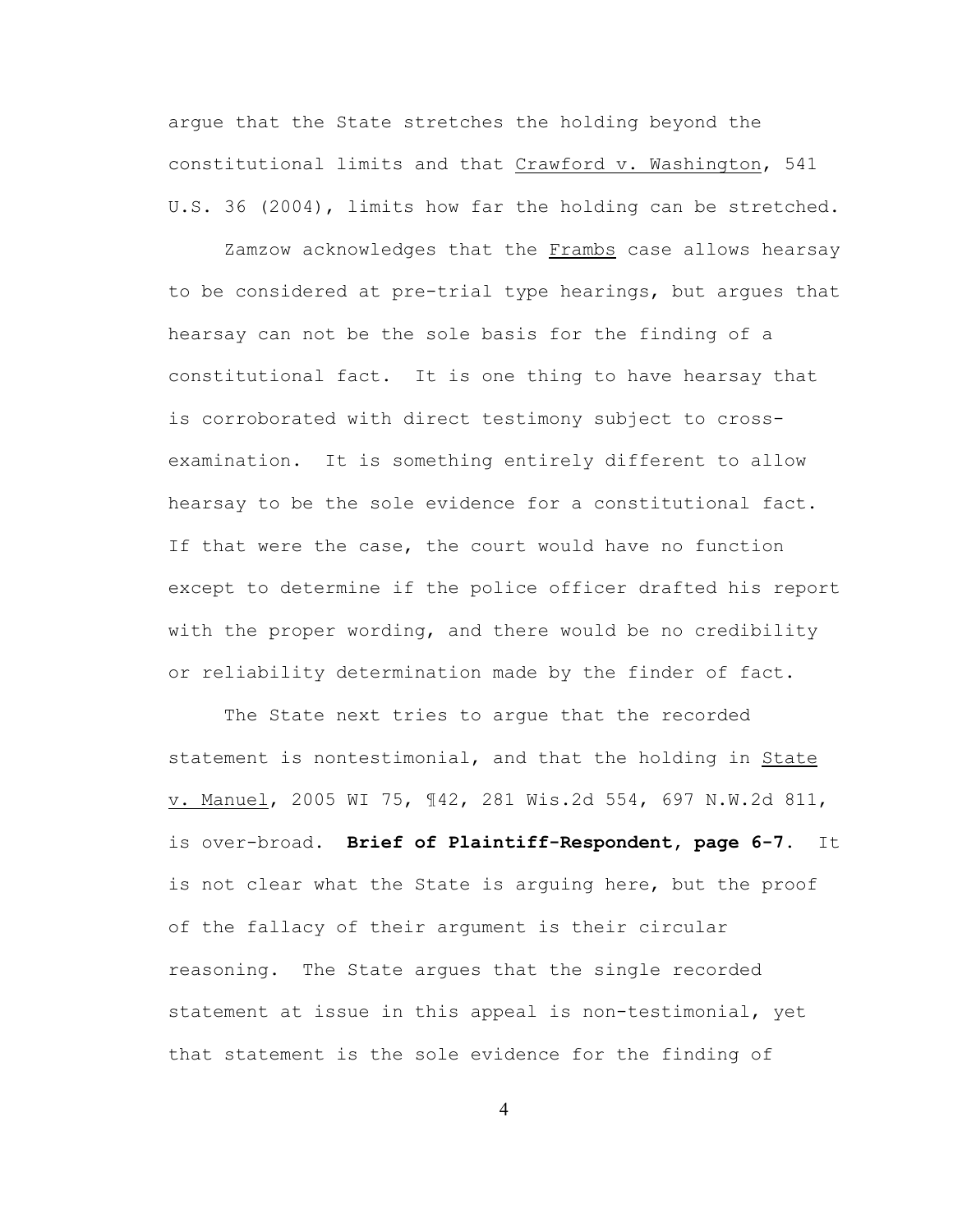constitutional fact. Zamzow argues that any statement necessary for the determination of a constitutional fact is testimonial, and therefore subject to the requirement for cross-examination.

The State continues the earlier argument that the reliability of the statement is the same as whether the statement was actually made or not, when they argue "the statement is significantly more reliable because of the availability of the video." **Brief of Plaintiff-Respondent, page 7-8.** Zamzow argues that in this case the importance of the Confrontation Clause is to make sure that a finding of constitutional fact is only made upon evidence where any defects in perception were tested by cross-examination. That is where the Due Process concern arises.

In this case, the trial court made the finding of historical fact that the statement was made, and from that alone, made the finding of constitutional fact that the officer had reasonable suspicion to stop the car. Zamzow argues that it is a violation of his Due Process rights to have a constitutional fact based solely upon hearsay, where he was unable to test thru confrontation any defects in perception embedded in the statement.

In addition, the argument that Due Process applies to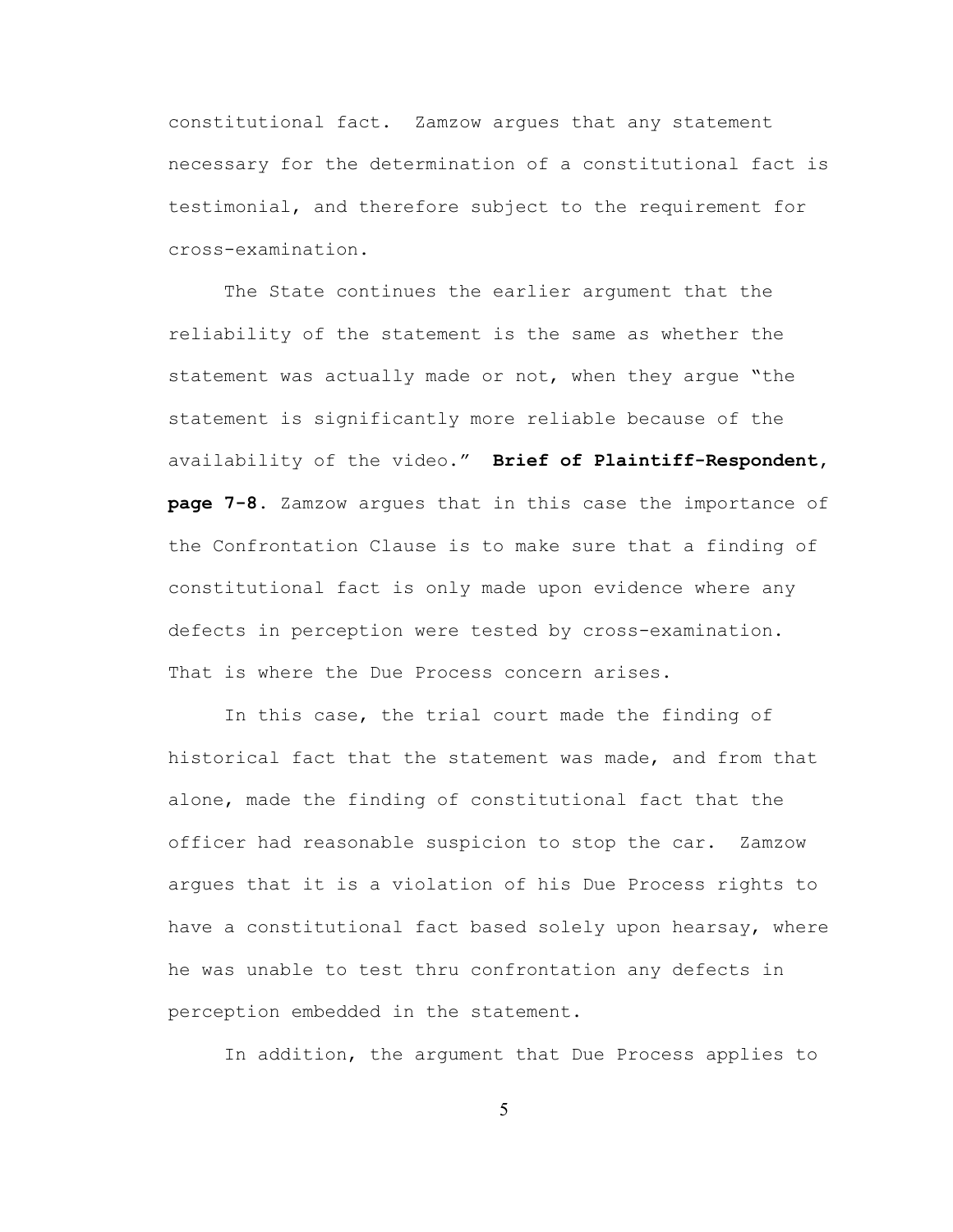the finding of constitutional fact has nothing to do with the constitutionality of  $$901.04(1)$ , Stats., as argued by the State. **Brief of Plaintiff-Respondent, page 8.**

Finally, the State seems to argue that because of the inherent danger faced by law enforcement in doing their jobs, that rigorous application of the confrontation clause might result in unjust results. **Brief of Plaintiff-Respondent, page 10-11.** There is no doubt that it is a tragedy that Officer Birkholz was not available in this case. Tragic as that is, that is no reason to lessen any constitutional protections. The technology that allowed the statement to be heard provides no further help in determining what defects in perception were embedded in that statement. Rather, the video shows that there was no traffic violation and supports the view that there were defects in perception. Those defects were never tested by cross-examination and that makes the audio statement too unreliable to form the sole basis for a constitutional fact.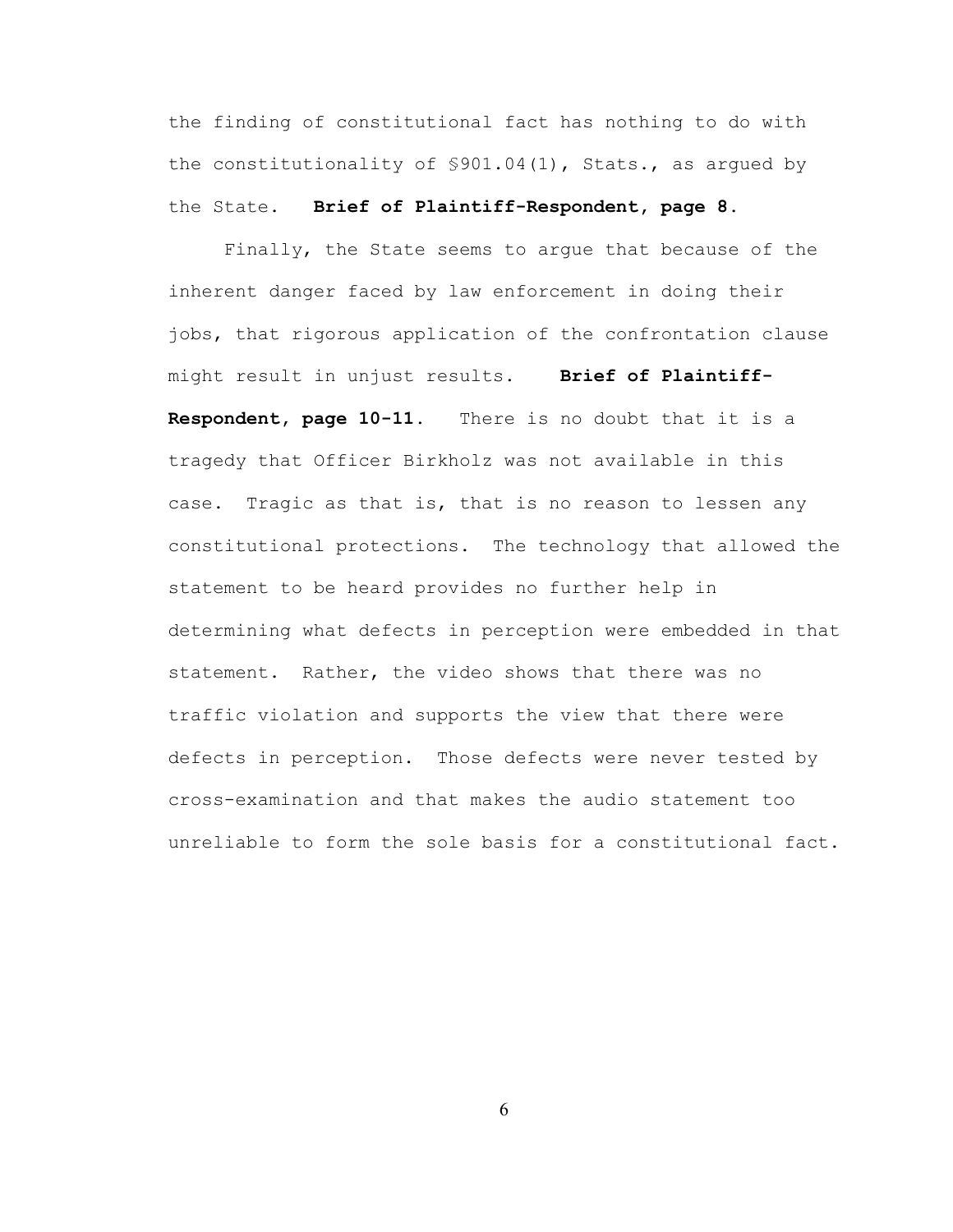## **CONCLUSION**

For all of the reasons stated above, the defendant, Glenn T. Zamzow, hereby asserts that the trial court's finding of a constitutional fact was clearly erroneous and the trial court erred in denying the motion to suppress. Zamzow requests that this Court should vacate the Judgment of Conviction and reverse the trial court's order.

Dated this  $31<sup>st</sup>$  day of <u>March</u> , 2015.

 $\mathbf{By:}$ William J. Donarski Attorney for Defendant-Appellant State Bar No. 1021567

Office Address: Law Office of William J. Donarski 2221 South Webster Avenue, #166 Green Bay, WI 54301

(920) 339-5216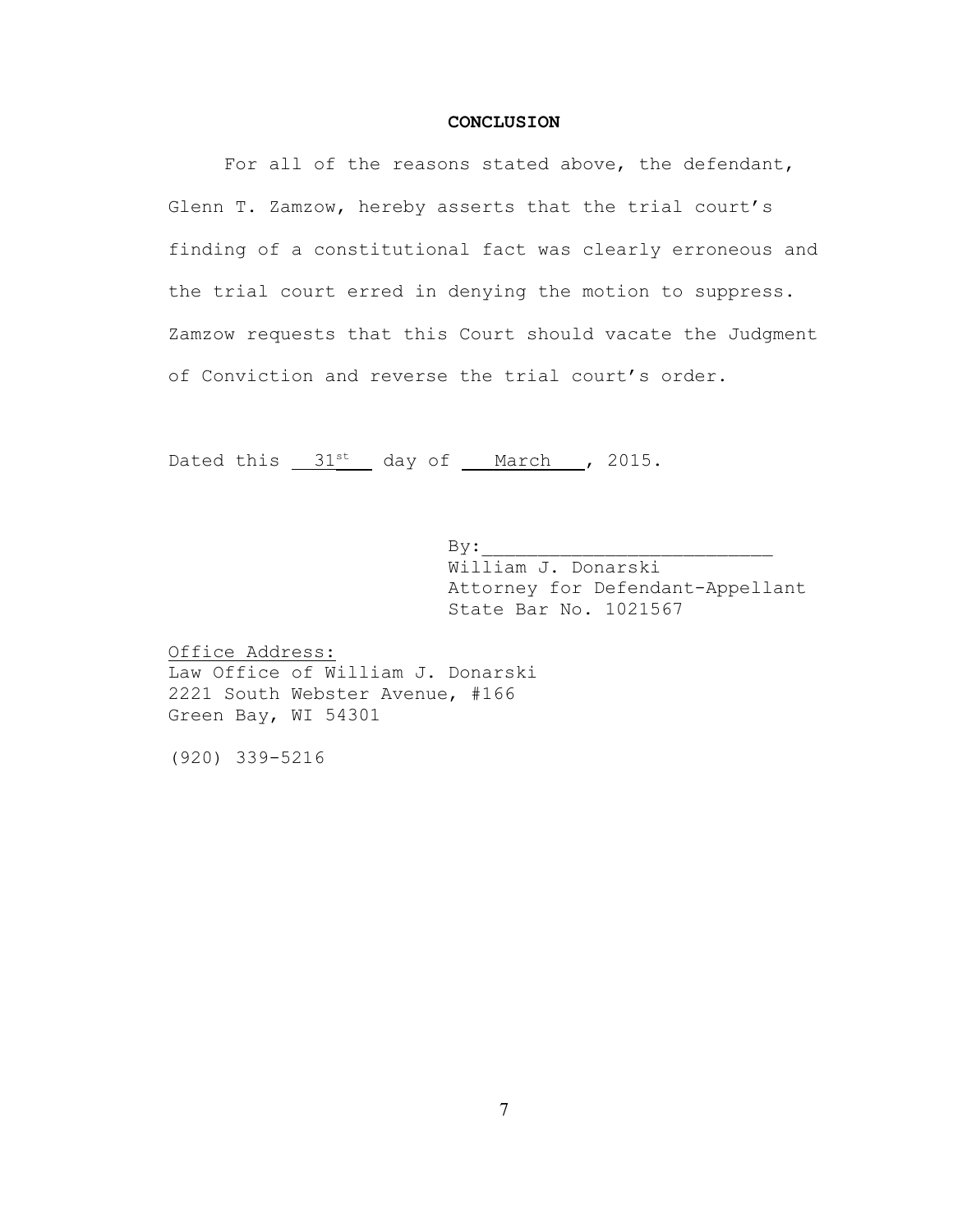#### **CERTIFICATION ON FORMAT**

I hereby that this brief conforms to the rules contained in §809.19(8)(b) and (c) for a Reply Brief produced using the following font:

Mono spaced font: **Courier New** at 12 point font, which is 10 characters per inch; double spaced; 1.5 inch margins on left side and 1.0 inch margins on other 3 sides.

The length of the brief is 7 pages.

#### **CERTIFICATION OF ELECTRONIC FILING**

I hereby certify that I have submitted an electronic copy of this REPLY BRIEF OF APPELLANT-DEFENDANT, excluding the appendix, if any, which complies with the requirements of §809.19(12).

I further certify that this electronic petition is identical in content and format to the printed form of the petition for review filed on or after this date.

A copy of this certificate has been served with the paper copies of this petition filed with the court and served on all opposing parties.

Dated this  $31^{st}$  day of <u>March</u>, 2015.

WILLIAM J. DONARSKI Attorney for Defendant-Appellant State Bar No. 1021567

 $\mathcal{L}_\text{max}$ 

Law Office of William J. Donarski 2221 South Webster Avenue, #166 Green Bay, WI 54301

(920) 339-5216